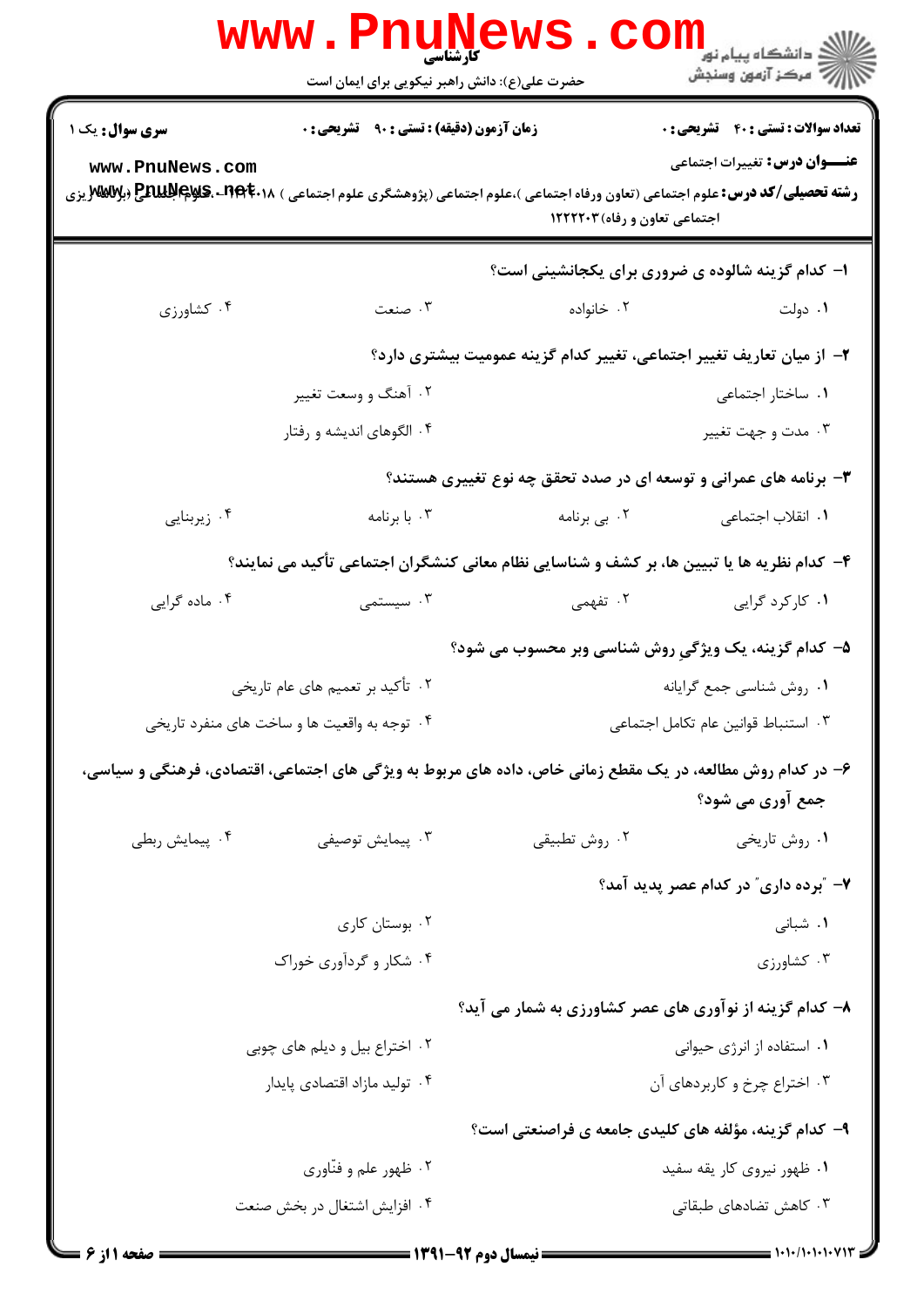|                        | <b>WWW.PNUN</b><br><b>کارشناسی</b><br>حضرت علی(ع): دانش راهبر نیکویی برای ایمان است                                                     |                                                               | ران دانشگاه پيام نور <mark>−<br/>ا</mark> ∛ مرکز آزمون وسنجش                     |
|------------------------|-----------------------------------------------------------------------------------------------------------------------------------------|---------------------------------------------------------------|----------------------------------------------------------------------------------|
| <b>سری سوال : ۱ یک</b> | زمان آزمون (دقیقه) : تستی : ۹۰٪ تشریحی : ۰                                                                                              |                                                               | <b>تعداد سوالات : تستی : 40 ٪ تشریحی : 0</b>                                     |
| www.PnuNews.com        | <b>رشته تحصیلی/کد درس:</b> علوم اجتماعی (تعاون ورفاه اجتماعی )،علوم اجتماعی (پژوهشگری علوم اجتماعی ) <b>۱۸:۲۹۴۴۰۹۰ MWUX و MWU</b> X یزی | اجتماعی تعاون و رفاه) ۱۲۲۲۲۰۳                                 | <b>عنـــوان درس:</b> تغییرات اجتماعی                                             |
|                        |                                                                                                                                         |                                                               | ∙ا− به عقیده کنت، در مرحله اثباتی یا علمی، انسان چگونه برخوردی با پدیده ها دارد؟ |
|                        | ۰۲ علت پدیده ها را در طبیعت جست و جو می کند.                                                                                            |                                                               | ۰۱ چگونگی پدیده ها را جست و جو می کند.                                           |
|                        | ۰۴ علت پدیده ها را در بعد فلسفی جست و جو می کند.                                                                                        |                                                               | ۰۳ علت پدیده ها را در ورای طبیعت جست و جو می کند.                                |
|                        | 11− در طبقه بندیِ اسپنسر، دو نوع جامعه صنعتی و نظامی، بر پایه کدام گزینه از هم متمایز می شوند؟                                          |                                                               |                                                                                  |
|                        | ۰۲ شیوه استقرار                                                                                                                         |                                                               | ۰۱ نوع رياست                                                                     |
|                        | ۰۴ تولید مسالمت آمیز و خشونت آمیز                                                                                                       |                                                               | ۰۳ همگونی و نا همگونی                                                            |
|                        |                                                                                                                                         |                                                               | ۱۲- به عقیده تونیس، کدام گزینه از ویژگی های "گزل شافت" است؟                      |
|                        | ۰۲ پیوستگی و تعلق                                                                                                                       |                                                               | ۰۱ مبادله و رقابت                                                                |
|                        | ۰۴ اراده ي ذاتي يا وجودي                                                                                                                |                                                               | ۰۳ مشارکت تام و تمام                                                             |
|                        | ۱۳- بر طبق رویکرد ساختی_ کارکردی، بخشی از انحراف هایی که در نظام اجتماعی روی می دهد، از چه طریقی خنثی می                                |                                                               | شود؟                                                                             |
| ۰۴ نهادی شدن           | ۰۳ انقلاب                                                                                                                               | ۰۲ تعادل پويا                                                 | ٠١. انطباق                                                                       |
|                        | ۱۴– در دیدگاه تطوری پارسونز، تقسیم یک واحد یا ساختار در یک نظام اجتماعی به دو یا چند واحد که ویژگی ها و کارکردهای                       |                                                               | متفاوتی دارند، چه خوانده می شود؟                                                 |
| ۰۴ عمومیت ارزش         | ۰۳ انطباق فزاینده                                                                                                                       | ۰۲ ادخال                                                      | ۰۱ تمایز                                                                         |
|                        | ۱۵- به نظر اسملسر، تغییر محل و جا به جایی از کشتزارها و روستاها به سوی مراکز شهری، جزء کدام حوزه ی فرایندهای                            |                                                               | اجتماعی است؟                                                                     |
| ۰۴ ترتیبات بوم شناختی  | ۰۳ صنعت                                                                                                                                 | ۰۲ کشاورزی                                                    | ۰۱ تکنولوژی                                                                      |
|                        | ۱۶– به عقیده جانسون، کدام گزینه، یکی از ویژگی هایی است که جامعه را به سوی عدم تعادل و تغییرات انقلابی می کشاند؟                         |                                                               |                                                                                  |
|                        |                                                                                                                                         |                                                               | 1. تأثير انقلاب صنعتي                                                            |
|                        |                                                                                                                                         |                                                               | ۰۲ شکل گیری گروه ها و طبقات اجتماعی جدید                                         |
|                        |                                                                                                                                         | ۰۳ تقسیم شدن افراد به گروه هایی با علایق و عقاید کاملاً متضاد |                                                                                  |
|                        |                                                                                                                                         |                                                               | ۰۴ سازگاریِ ارزش های جامعه با شرایط محیطی آن                                     |
|                        |                                                                                                                                         |                                                               |                                                                                  |

 $= 1.1.11111111$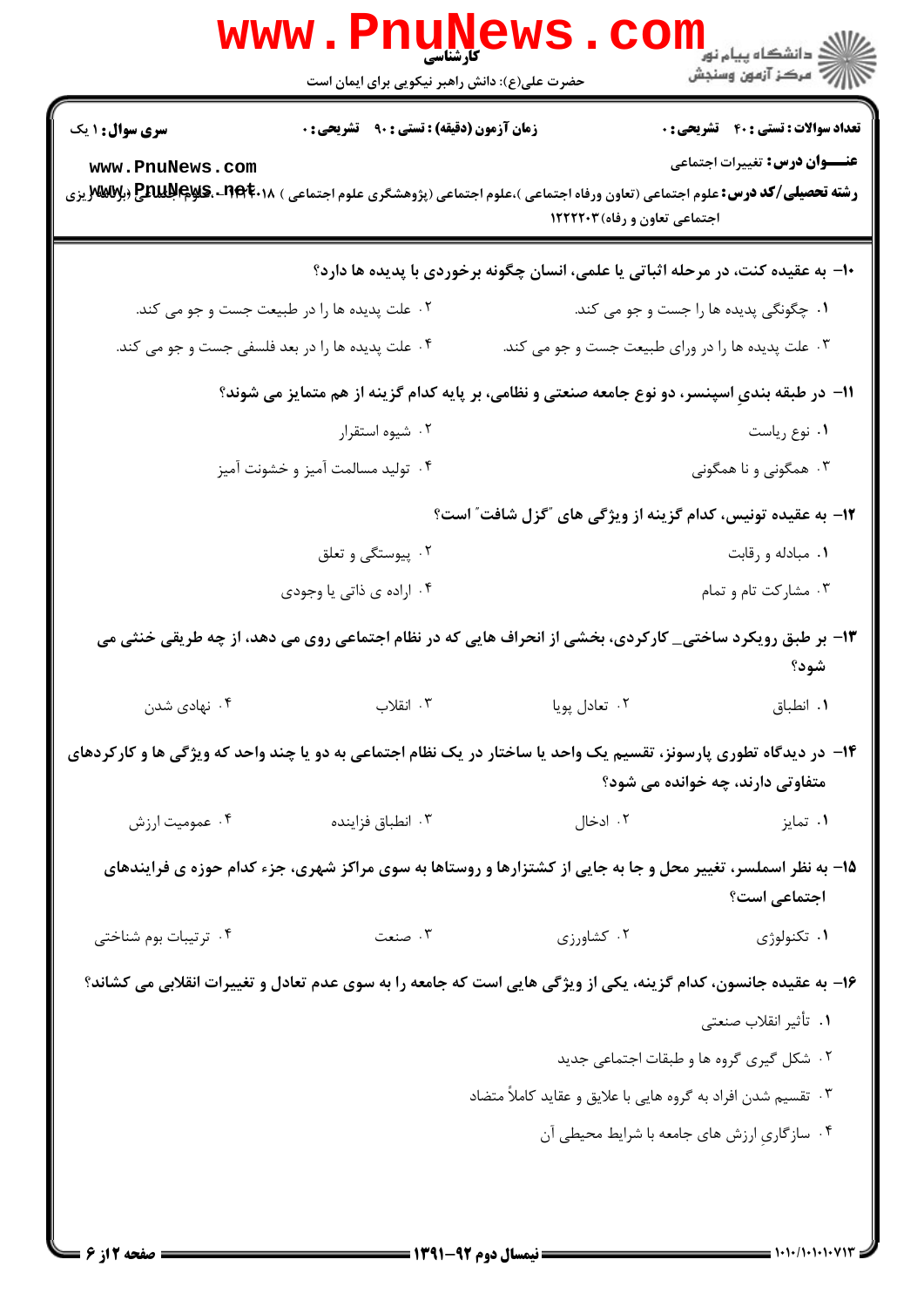|                                           | <b>www.PnuNews</b>                                                                                                                                                                                                      |                  |                                                                                                                                  |
|-------------------------------------------|-------------------------------------------------------------------------------------------------------------------------------------------------------------------------------------------------------------------------|------------------|----------------------------------------------------------------------------------------------------------------------------------|
|                                           | حضرت علی(ع): دانش راهبر نیکویی برای ایمان است                                                                                                                                                                           |                  | رانشگاه پيام نور<br>الله عرکز آزمهن وسنجش                                                                                        |
| <b>سری سوال : ۱ یک</b><br>www.PnuNews.com | <b>زمان آزمون (دقیقه) : تستی : ۹۰ تشریحی : 0</b><br><b>رشته تحصیلی/کد درس:</b> علوم اجتماعی (تعاون ورفاه اجتماعی )،علوم اجتماعی (پژوهشگری علوم اجتماعی ) <b>۱۸.PEPE بهPENUIPE ب</b> زی<br>اجتماعی تعاون و رفاه) ۱۲۲۲۲۰۳ |                  | <b>تعداد سوالات : تستی : 40 - تشریحی : 0</b><br><b>عنـــوان درس:</b> تغییرات اجتماعی                                             |
|                                           |                                                                                                                                                                                                                         |                  | <b>۱۷</b> - بر طبق مفروضات مارکسیست ها، بنیاد حیات اجتماعی چیست؟                                                                 |
| ۰۴ انسجام و تعاون                         | ۰۳ نابرابری های اجتماعی                                                                                                                                                                                                 | ۰۲ ثبات و تعادل  | ۰۱ منافع                                                                                                                         |
|                                           |                                                                                                                                                                                                                         |                  | ۱۸- به عقیده دارندورف، در جامعه ای که میزان تحرک اجتماعی زیاد است، کدام گزینه روی می دهد؟                                        |
|                                           | ۰۲ نظم اجتماعی به کلی به هم می خورد.                                                                                                                                                                                    |                  | ۰۱ هیچ تغییری اتفاق نمی افتد.                                                                                                    |
|                                           | ۰۴ اقتدار حاکم بر جامعه به صورت متمرکز در می آید.                                                                                                                                                                       |                  | ۰۳ تغییر اجتماعی سازنده و متعادل رخ می دهد.                                                                                      |
|                                           |                                                                                                                                                                                                                         |                  | ۱۹- در نظریه های مربوط به پارادایم تعریف اجتماعی و رفتار اجتماعی، به کدام گزینه اهمیت بیشتری داده می شود؟                        |
| ۰۴ انسان های بزرگ                         | ۰۳ قلمروي فراطبيعي                                                                                                                                                                                                      | ٠٢ عامليت انسانى | ۰۱ ساختارها و کارکردها                                                                                                           |
|                                           |                                                                                                                                                                                                                         |                  | ۲۰- به عقیده میلز، در جامعه ی توده ای، کدام گزینه روی می دهد؟                                                                    |
|                                           |                                                                                                                                                                                                                         |                  | ۰۱ افراد به هم می پیوندند و متحد می شوند.<br>۰۲ افراد دست به انتقاد می زنند و نفوذ می یابند.                                     |
|                                           |                                                                                                                                                                                                                         |                  | ۰۳ هیچ حرکت و جنبشی روی نمی دهد.                                                                                                 |
|                                           |                                                                                                                                                                                                                         |                  | ۰۴ اداره و کنترل تغییرات به دست نخبگان صاحب قدرت می افتد.                                                                        |
|                                           |                                                                                                                                                                                                                         |                  | ۲۱– به نظر روشه، کدام دسته از نخبگان، به دلیل داشتن رفتار، کردار، افکار و خصوصیات اصیل، از نفوذ برخوردار هستند؟                  |
| ۰۴ سنتی و مذهبی                           | ۰۳ تکنوکراتیک                                                                                                                                                                                                           | ۰۲ کاریزمایی     | ۰۱ سمبولیک                                                                                                                       |
|                                           |                                                                                                                                                                                                                         |                  | ۲۲- به عقیده مارکوزه، کدام گزینه، از جمله عواملی است که موجب شده طبقه کارگر، دیگر طبقه ای انقلابی و محرک تغییر<br>اجتماعي نباشد؟ |
|                                           |                                                                                                                                                                                                                         |                  | ۰۱ افزایش خودمختاری شغلی                                                                                                         |
|                                           |                                                                                                                                                                                                                         |                  | ۰۲ تلقین رسانه های گروهی                                                                                                         |
|                                           |                                                                                                                                                                                                                         |                  | ۰۳ گسترش نظارت کارگران بر فرایند تولید                                                                                           |
|                                           |                                                                                                                                                                                                                         |                  | ۰۴ کاهش تعلق به کار و مزایای خدماتی در نظام سرمایه داری                                                                          |
|                                           |                                                                                                                                                                                                                         |                  | ۲۳- به عقیده زتومکا، در جنبش های اجتماعی، هدف کنشگران از کنش جمعی شان چیست؟                                                      |
|                                           | ٢. خود انگيختگي                                                                                                                                                                                                         |                  | ۰۱ عمل مشترک و رسمی                                                                                                              |
|                                           | ۰۴ ایجاد تغییر در جامعه                                                                                                                                                                                                 |                  | ۰۳ سازمان يافتگى                                                                                                                 |
|                                           |                                                                                                                                                                                                                         |                  |                                                                                                                                  |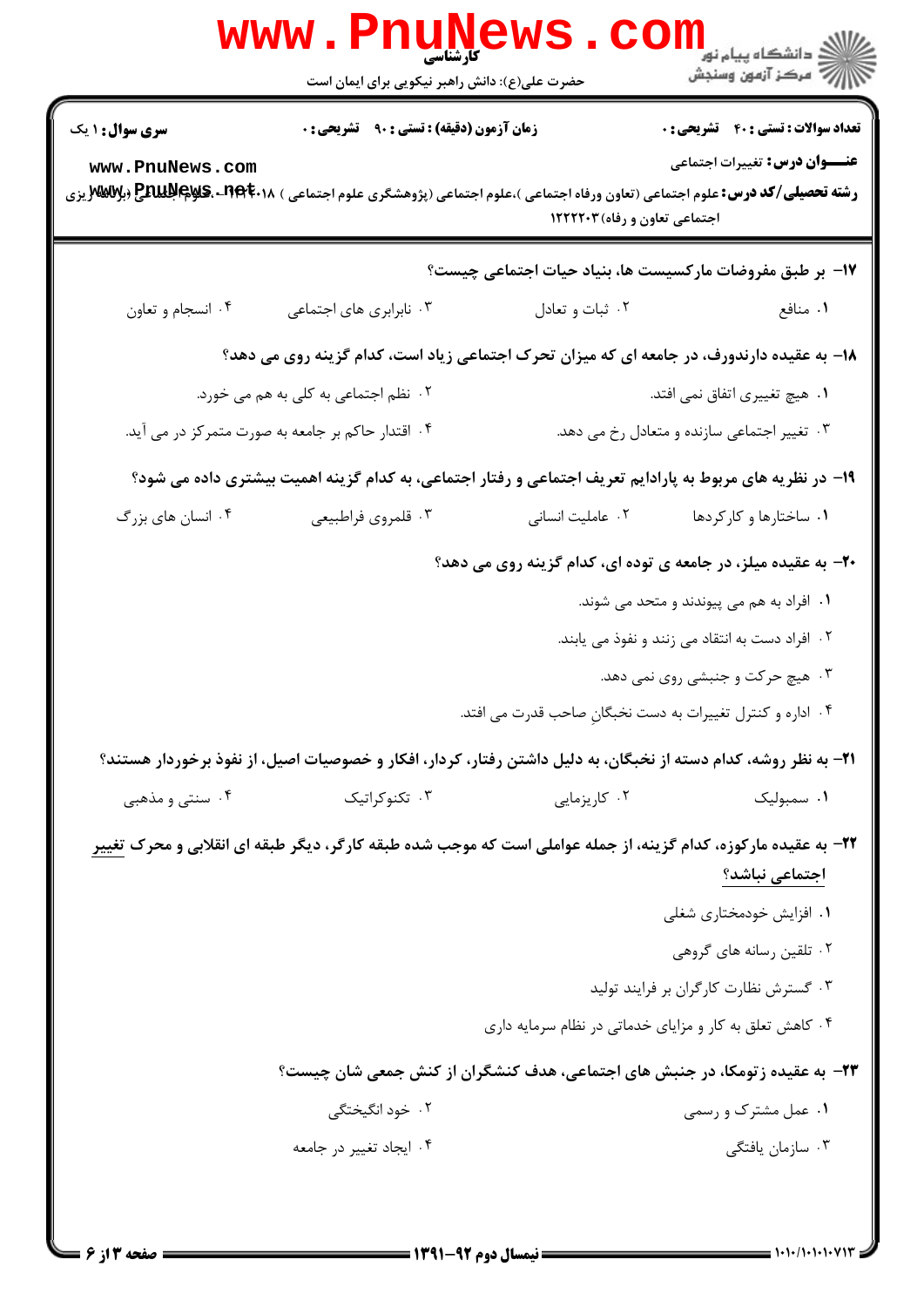|                        | <b>www.PnuNews</b>                            |                               |                                                                                                                                                                                 |
|------------------------|-----------------------------------------------|-------------------------------|---------------------------------------------------------------------------------------------------------------------------------------------------------------------------------|
|                        | حضرت علی(ع): دانش راهبر نیکویی برای ایمان است |                               | الار دانشگاه پيام نور<br>۱۳۸۰ مرکز آزمون وسنجش                                                                                                                                  |
| <b>سری سوال : ۱ یک</b> | زمان آزمون (دقیقه) : تستی : ۹۰٪ تشریحی : ۰    |                               | <b>تعداد سوالات : تستی : 40 قشریحی : 0</b>                                                                                                                                      |
| www.PnuNews.com        |                                               | اجتماعی تعاون و رفاه) ۱۲۲۲۲۰۳ | <b>عنـــوان درس:</b> تغییرات اجتماعی<br><b>رشته تحصیلی/کد درس:</b> علوم اجتماعی (تعاون ورفاه اجتماعی )،علوم اجتماعی (پژوهشگری علوم اجتماعی ) <b>۱۸.PEPE بهPE برنگ MMV</b> y بزی |
|                        |                                               |                               | ۲۴- کدام نوع جنبش، در برابر تغییر و روندهای اجتماعی جدید مقاومت می کند؟                                                                                                         |
| ۰۴ پیشرو               | ۰۳ نمایشی                                     | ۲. انقلابی                    | ۰۱ ارتجاعی                                                                                                                                                                      |
|                        |                                               |                               | ۲۵– به نظر کرایب، در مارکسیسم ساختارگرا، انسان ها به کدام گزینه تبدیل می شوند؟                                                                                                  |
|                        | ۰۲ عاملان کاهش نابرابری های اجتماعی           |                               | ۰۱ خالقان انقلاب اجتماعی                                                                                                                                                        |
|                        | ۰۴ عروسک های خیمه شب بازی ساختارهای اجتماعی   |                               | ۰۳ کنشگران فعال در جنبش های اجتماعی                                                                                                                                             |
|                        |                                               |                               | ۲۶- به نظر جامعه شناسان غیر مارکسیست، مهم ترین نیروی ایجاد تغییر اجتماعی چیست؟                                                                                                  |
| ۰۴ روندهای اجتماعی     | ۰۳ جنبش های اجتماعی                           | ۰۲ جامعه مدن <sub>ی</sub>     | ۰۱ دولت                                                                                                                                                                         |
|                        |                                               |                               | ۲۷- کدام دولت، در مهار فساد، افزایش کار آیی و حذف گروه های غیر مولد از توانایی زیادی برخوردار است؟                                                                              |
| ۰۴ کارشکن              | ۰۳ توسعه خواه                                 | ۰۲ مردّد                      | ۰۱ يغماگر                                                                                                                                                                       |
|                        |                                               |                               | ۲۸- پارسونز، نقش کدام گزینه را در تحولات اجتماعی مورد توجه قرار می دهد؟                                                                                                         |
|                        | ۰۲ ارزش ها و هنجارها                          |                               | ۰۱ مذهب                                                                                                                                                                         |
|                        | ۰۴ تعامل عناصر مادّى و فرامادّى               |                               | ۰۳ ایدئولوژی توده ای                                                                                                                                                            |
|                        |                                               |                               | <b>۲۹</b> - آگبورن، کدام مفهوم را برای تشکیل نهادها و سازمان های جدید و شکل گیری قوانین جدید، به کار می برد؟                                                                    |
| ۰۴ تأخر فرهنگی         | ۰۳ سازگاری                                    | ۰۲ انباشت                     | ۰۱ اختراع                                                                                                                                                                       |
|                        |                                               |                               | ۳۰- به گفته وبر، کدام گزینه، هم ستون دولت مدرن و هم ستون زندگی اقتصادی غرب است؟                                                                                                 |
| ۰۴ کارمند تعلیم دیده   | ۰۳ اقتصاد پولی                                | ۰۲ سلسله مراتب اداری          | ٠١. نظام انضباط                                                                                                                                                                 |
|                        |                                               |                               | ۳۱– به عقیده نولان و لنسکی، کدام گزینه، ساختار خانواده را از نظر نوع اقتدار حاکم بر آن، کما بیش تغییر داده است؟                                                                 |
| ۰۴ تنظیم موالید        | ۰۳ توسعه ی صنعتی                              |                               | ۰ <b>۱</b> دیوان سالار شدن $\cdot$ ۲ . عرفی شدن                                                                                                                                 |
|                        |                                               |                               | ۳۲- در تعریف تاریخی از نو سازی، کدام گزینه مورد توجه قرار می گیرد؟                                                                                                              |
|                        |                                               |                               | ٠١. ارتقاى وضعيت انسان                                                                                                                                                          |
|                        |                                               |                               | ۰۲ ابعاد سازنده ی جامعه جدید                                                                                                                                                    |
|                        |                                               |                               | ۰۳ جوهر فرایند نو سازی فارغ از ابعاد زمانی و مکانی                                                                                                                              |
|                        |                                               |                               | ۰۴ تحول کامل از جامعه سنتی به جامعه ای با فنّاوری و سازمان اجتماعی به هم پیوسته                                                                                                 |
|                        |                                               |                               |                                                                                                                                                                                 |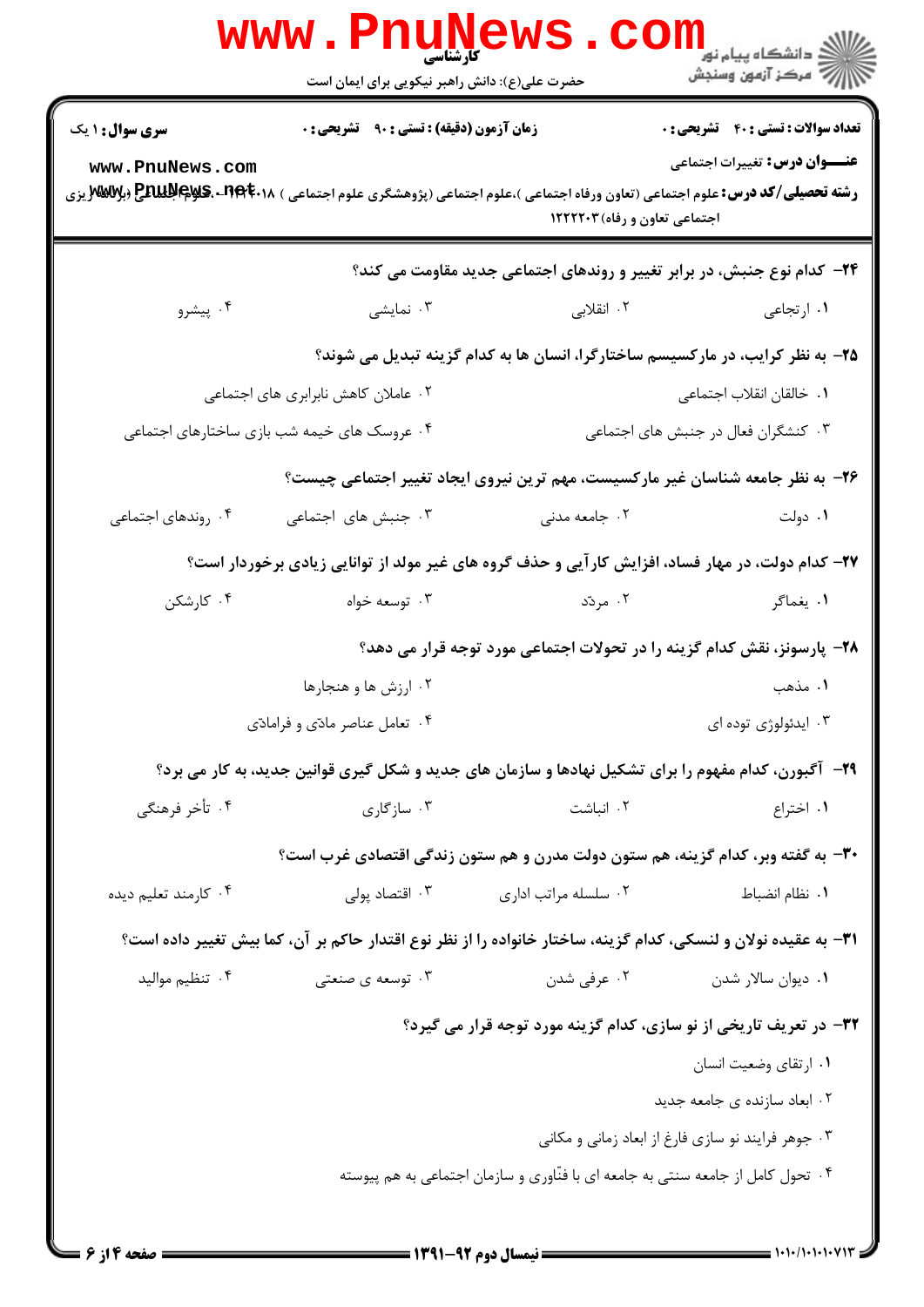| <b>تعداد سوالات : تستی : 40 - تشریحی : .</b>     |                                                                       | زمان آزمون (دقیقه) : تستی : ۹۰٪ تشریحی : ۰                                     | سری سوال : ۱ یک                                                                                                                                    |
|--------------------------------------------------|-----------------------------------------------------------------------|--------------------------------------------------------------------------------|----------------------------------------------------------------------------------------------------------------------------------------------------|
| <b>عنــــوان درس:</b> تغییرات اجتماعی            | اجتماعی تعاون و رفاه) ۱۲۲۲۲۰۳                                         |                                                                                | www.PnuNews.com<br><b>رشته تحصیلی/کد درس:</b> علوم اجتماعی (تعاون ورفاه اجتماعی )،علوم اجتماعی (پژوهشگری علوم اجتماعی ) <b>۱۸.PEPMAR و MAT</b> بزی |
|                                                  | 33- به نظر وبر، شهر از چه زمانی مرکز توسعه ی فردگرایی بوده است؟       |                                                                                |                                                                                                                                                    |
| ۰۱ قرون وسطى                                     | ۰۲ قرن شانزدهم                                                        | ۰۳ قرن نوزدهم                                                                  | ۰۴ قرن بیستم                                                                                                                                       |
|                                                  | ۳۴- به نظر گیدنز، ساده ترین ویژگی یا تعریف بنیادگرایی چیست؟           |                                                                                |                                                                                                                                                    |
| ۰۱ باززایی و بازنگری را می پذیرد.                |                                                                       | ۰۲ از گفت و گو امتناع می کند.                                                  |                                                                                                                                                    |
| ۰۳ تغییرات اجتماعی را تسهیل می کند.              |                                                                       | ۰۴ همیشه از آیین های مذهبی سرچشمه می گیرد.                                     |                                                                                                                                                    |
|                                                  |                                                                       |                                                                                | ۳۵- بر طبق کدام گزینه، جوامع سنتی از آشفتگی اجتماعی و فساد اخلاقی ناشی از مبادله و تجارت افسارگسیخته، بیمناک اند؟                                  |
| ۰۱ نوسازی                                        |                                                                       | ۰۲ ایدئولوژی زدایی                                                             |                                                                                                                                                    |
| ۰۳ نظریه ی حصارها                                |                                                                       | ۰۴ نظریه ی پرش از موانع                                                        |                                                                                                                                                    |
| خود را طی می کند؟                                |                                                                       |                                                                                | ۳۶- بر طبق کدام رویکرد، هر جامعه ای بر اساس زمینه های اجتماعی، فرهنگی، اقتصادی و سیاسی خاص خودش مسیر تطوری                                         |
| ۰۱ مکانیکی                                       | ۰۲ تفریدی                                                             | ۰۳ دیالکتیکی                                                                   | ۰۴ نوگرايي افراطي                                                                                                                                  |
| هوا پراکنده می گردد؟                             |                                                                       |                                                                                | ۳۷– کدام یک از جامعه شناسان کلاسیک معتقد بود که در عصر تجدد، همه ی آنچه معتبر و مستحکم است، ذوب می شود و در                                        |
| ۰۱ مارکس                                         | ۰۲ زیمل                                                               | ۰۳ دورکیم                                                                      | ۰۴ وبر                                                                                                                                             |
|                                                  | ۳۸- "عرفی شدن جامعه"، از آثار تجدد در کدام حوزه است؟                  |                                                                                |                                                                                                                                                    |
| ۰۱ اقتصاد                                        | ٠٢ سياست                                                              | ۰۳ زندگی روزمره                                                                | ۰۴ فرهنگ                                                                                                                                           |
|                                                  | ۳۹- چرا به نظر کومار، مدرنیزاسیون به معنای سوار شدن در چرخ و فلک است؟ |                                                                                |                                                                                                                                                    |
| ۰۱ چون با چیزهای خوب و بد همراه است.             |                                                                       |                                                                                |                                                                                                                                                    |
| ۰۲ چون باعث تقلیل اعتماد اجتما <i>عی</i> می شود. |                                                                       |                                                                                |                                                                                                                                                    |
|                                                  | ۰۳ چون باعث فروپاشی الگوهای اولیه زندگی اجتماعی می شود.               |                                                                                |                                                                                                                                                    |
|                                                  |                                                                       | ۰۴ چون نه می توان حرکت بی وقفه ی آن را متوقف کرد و نه یک دفعه از سرعت آن کاست. |                                                                                                                                                    |